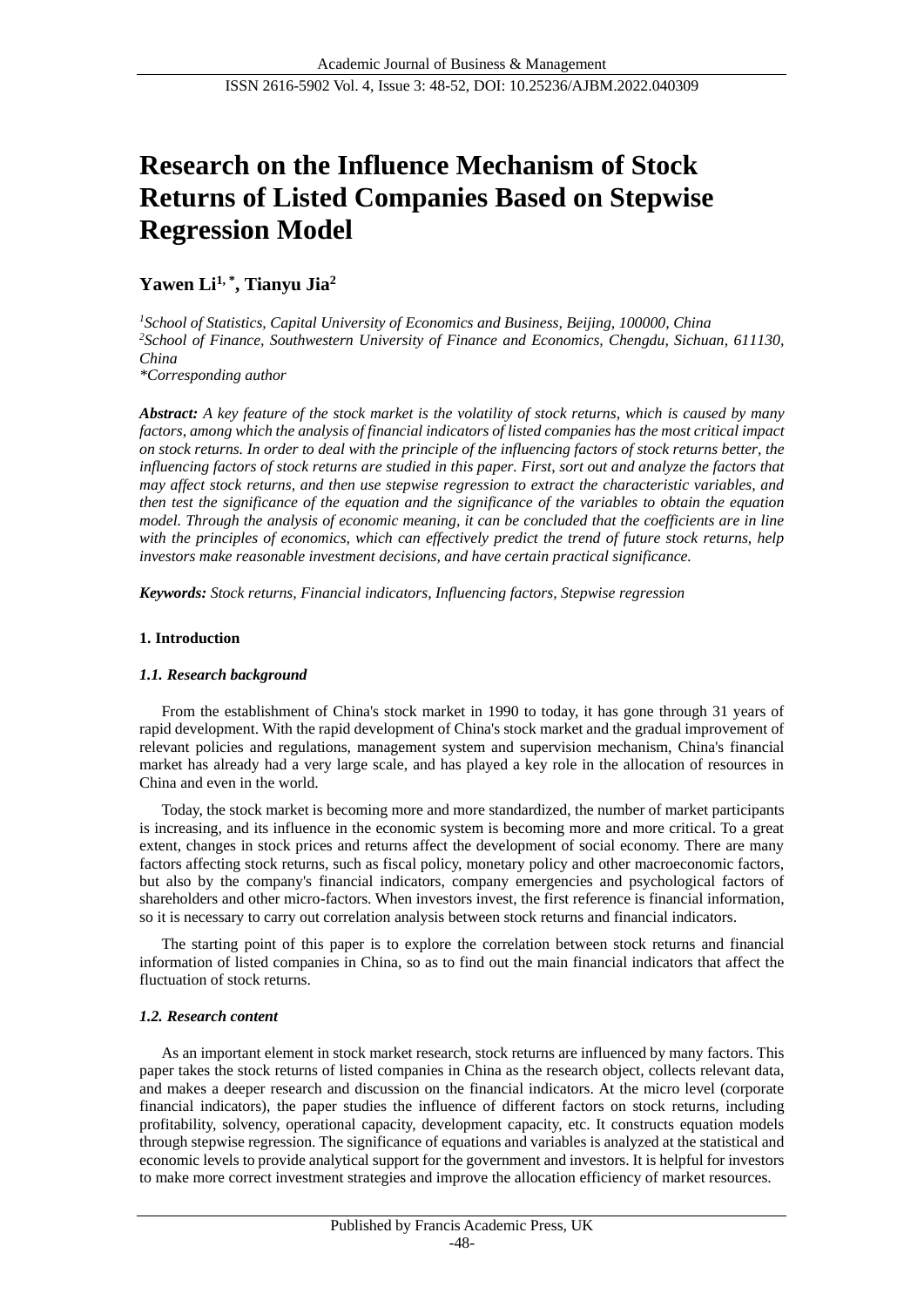#### **2. Literature review**

Throughout the research results of scholars at home and abroad, when studying the correlation between stock price and financial indicators, they all choose the return rate of stock as the indicator of stock price, which is convenient for the comparison between different companies.

In 1979, Beaver, Wright and Clark studied the correlation between financial ratios and stock prices based on a sample of 276 companies listed on the New York stock exchange. The results show that there is a correlation between the changes of stock price and the changes of financial indicators in the direction and proportion. Hao Yugui et al. Found through research that the earnings per share is directly proportional to the stock price, and there is no significant correlation between the operating cash flow per share and the stock in statistical analysis.

To sum up, foreign studies on the correlation between financial indicators and stock prices have adopted empirical research methods, but the systematic research on financial indicators reflecting the four types of business capabilities of enterprises needs to be improved. Therefore, this study also uses empirical analysis methods, and selects some representative indicators in the four types of financial indicators to study the correlation and explanatory power between the four types of indicators and stock prices more comprehensively and systematically.

#### **3. Variable selection and research assumptions of factors affecting stock returns**

#### *3.1. Selection of explanatory variables and determination of research hypotheses*

The volatility of stock returns of listed companies is affected by many factors, such as macroeconomic factors and microeconomic factors. This paper makes an empirical study of the microeconomic factors that affect the stock returns of listed companies, that is, the factors of the enterprises themselves, such as profitability, improvement, working capital and so on.

#### *3.1.1. Profitability*

Profitability refers to the ability of a company to make a profit over a period of time. This paper selects four indicators of net profit ratio of total assets, return on assets, return on equity and net profit ratio of fixed assets to reflect the profitability of listed companies.

Hypothesis 1: The stock returns of listed companies are positively correlated with their profitability

#### *3.1.2. Operational Capability*

Operational capability reflects the capital turnover of an enterprise's assets. By researching and analyzing the indicators of an enterprise's operational capability, it is possible to basically grasp the operation and management capability of an enterprise. This paper selects four indicators of shareholder's equity turnover rate, total asset turnover rate, current asset turnover rate, and fixed asset turnover rate to reflect the operating ability of listed companies.

Hypothesis 2: The stock returns of listed companies are positively correlated with their operating capabilities

#### *3.1.3. Solvency*

The company's repayment ability reflects the company's capital and operating conditions. The stronger the solvency, the lower the risk of the company going out of business and the lower the possibility of losses for investors. This paper selects five indicators: asset-liability ratio, current ratio, quick ratio, cash ratio and equity ratio to reflect the solvency of listed companies.

Hypothesis 3: The stock returns of listed companies are positively correlated with their solvency

#### *3.1.4. Ability to develop*

Development capability is the potential capability of a company to expand its business scale and develop its overall strength during its existence. This paper selects five indicators of net profit growth rate, operating profit growth rate, owner's equity growth rate, capital preservation and appreciation rate, and operating income growth rate to reflect the solvency of listed companies.

Hypothesis 4: The stock returns of listed companies are positively correlated with their solvency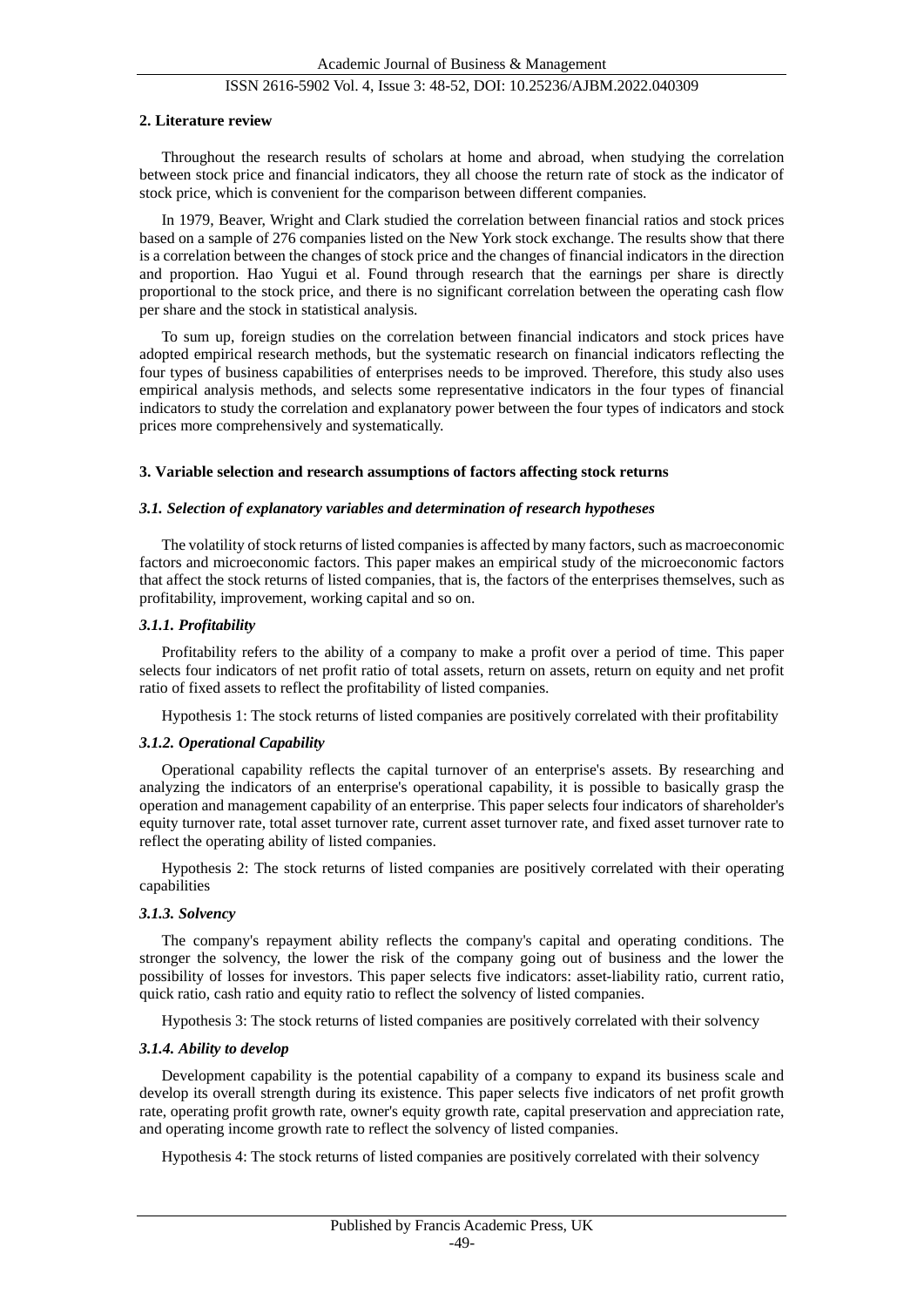#### *3.2. Data selection and processing*

This paper selects all listed companies in real estate industry and business service industry from 2019 to 2021 as a whole, in order to reflect the influencing factors of stock returns of listed companies in China's stock market and the differences between markets through empirical research. Considering the usefulness and other factors of the data, the samples of listed companies were screened based on the following principles: (1) The selected sample companies published complete annual financial reports and related data from 2019 to 2021, and replaced the listed companies with incomplete financial data. (2) During the sample period of the study, listed companies with significant asset restructuring or other major events that lead to significant changes in performance indicators will lead to dramatic changes in their share prices, so such stocks are replaced. (3) The outliers in the data are dealt with using the 3- σ principle.

The data used in this study come from the Guotai'an CSMAR database. The data analysis and processing software adopts SPSS.

# **4. Model Construction**

# *4.1. Theoretical basis*

The basic method of the stepwise regression analysis method is to automatically select the most important variable among many optional variables, and establish an explanatory model or a prediction model of the regression analysis. The process of variable selection by stepwise regression includes two basic steps: one is to eliminate insignificant variables from the regression model, and the other is to introduce new variables into the regression model.

# *4.2. Model establishment*

The idea of the back-off method is to eliminate variables from more to less, and eliminate one at a time until there are no variables that can be eliminated. First, build a multiple regression model for the m regression independent variables  $X_1, X_2, X_3, ..., X_m$  co-dependent variables Y:

$$
Y = \beta_0 + \beta_1 X_1 + \beta_2 X_2 + \dots + \beta_m X_m + \varepsilon
$$

Perform the F test of the regression coefficients on  $X_1, X_2 \cdots X_m$  respectively, and denote the obtained m F values as  $F_1^{(1)}$ ,  $F_2^{(1)}$ , ...,  $F_m^{(1)}$ , note  $F_{i_1}^{(1)} = min\{F_1^{(1)}, F_2^{(1)}, ..., F_p^{(1)}\}$ . For a predetermined significance level  $\alpha$ , the critical value  $F_{\alpha}(1, n - m - 1)$  can be checked. If  $F_{i_1}^{(1)} \le F_{\alpha}(1, n - m - 1)$ , the corresponding variable  $X_{i_1}$  is eliminated from the regression equation; otherwise, the algorithm ends.

Set up a regression equation with the excluded independent variable subset  $\{X_1, X_2, \dots, X_{i_1-1}, X_{i_1+1}, \dots, X_m\}$  and Y, and calculate the The statistic value of the regression coefficient F test is recorded as  $F_j^{(2)}$ ,  $(j = 1, 2, \dots, j \neq i_1)$ , and the smallest one is selected and recorded as  $F_{i_2}^2$ , that is,  $F_{i_2}^2 = min\{F_1^{(2)},..., F_{i_1-1}^{(2)},F_{i_1+1}^{(2)},..., F_m^{(2)}\}$ , For a given significance level  $\alpha$ , record the corresponding critical value as  $F_{\alpha}(1, n-m)$ , if  $F_{i_2}^2 \le F_{\alpha}(1, n-m)$ , then delete the corresponding variable  $X_{i_2}$ . Otherwise the algorithm ends. And so on, until there are no variables to be eliminated after testing, so that the subset of independent variables selected by the backward method is obtained.

#### **5. Empirical Analysis of Factors Influencing Stock Prices**

From Table 1 below, we can see that when the number of independent variables increases, the coefficient of determination R square will increase, that is, with the increase of independent variables, the R square will become larger and larger, which will show that the regression model has high precision. better fitting effect. In fact, this may not be the case. Some independent variables are completely unrelated to the dependent variable. Adding these independent variables will not improve the level of fit and prediction accuracy. To avoid this phenomenon, we use the adjusted R-square.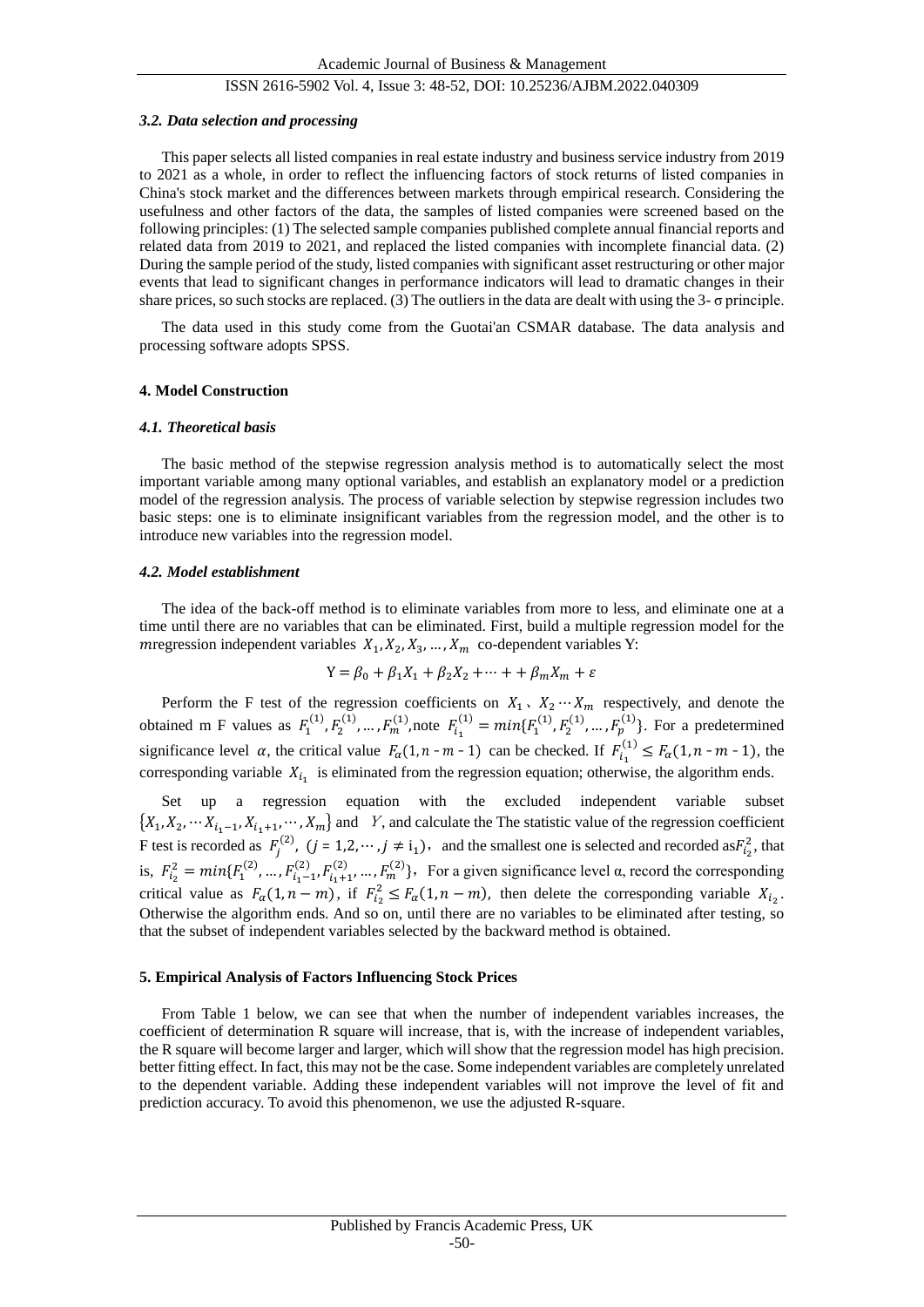| Model          | R                 | R-square | <b>Adjusted R-square</b>                                                                | <b>Standard Error</b> |
|----------------|-------------------|----------|-----------------------------------------------------------------------------------------|-----------------------|
|                | .624 <sup>a</sup> | .390     | .389                                                                                    | .349590765            |
| $\mathfrak{D}$ | .624 <sup>b</sup> | .390     | .389                                                                                    | .349572108            |
|                | .624 <sup>c</sup> | .390     | .389                                                                                    | .349553633            |
| 4              | .624 <sup>d</sup> | .390     | .389                                                                                    | .349536272            |
|                | .624 <sup>e</sup> | .390     | .389                                                                                    | .349521426            |
| 6              | .624 <sup>1</sup> | .390     | .389                                                                                    | .349509479            |
|                | .624 <sup>g</sup> | .390     | .389                                                                                    | .349500881            |
| 8              | .624 <sup>h</sup> | .390     | .389                                                                                    | .349500372            |
| 9              | $.624^{i}$        | .390     | .389                                                                                    | .349514412            |
| 10             | $.624^{j}$        | .390     | .389                                                                                    | .349537793            |
|                |                   |          | a. Predictor: (constant),X18,X3,X17,X13,X15,X7,X4,X11,X6,X14,X5,X16,X9,X1,X8,X12,X10,X2 |                       |
|                |                   |          | b. Predictor: (constant),X18,X3,X17,X13,X15,X7,X4,X11,X6,X14,X5,X16,X9,X1,X8,X10,X2     |                       |

*Table 1: Model Summary*

c. Predictor: (constant),X18,X3,X17,X13,X15,X7,X4,X11,X6,X14,X5,X16,X9,X1,X8,X2

d. Predictor: (constant),X18,X3,X17,X13,X15,X7,X4,X11,X6,X14,X5,X9,X1,X8,X2

e. Predictor: (constant),X18,X17,X13,X15,X7,X4,X11,X6,X14,X5,X9,X1,X8,X2

f. Predictor: (constant),X18,X17,X13,X15,X7,X4,X11,X6,X14,X5,X9,X1,X2

g. Predictor: (constant),X18,X13,X15,X7,X4,X11,X6,X14,X5,X9,X1,X2

h. Predictor: (constant),X18,X13,X15,X7,X4,X11,X6,X14,X5,X9,X2

i. Predictor: (constant),X18,X13,X15,X7,X4,X11,X6,X14,X5,X2

j. Predictor: (constant),X18,X13,X15,X7,X4,X11,X14,X5,X2

Table 2 below shows the results of model 10 analysis of variance. The variance test is used to test whether the ratio (F value) of the two variances is significantly greater than 1. The larger the F, the larger the mean square between groups is greater than the mean square within the group, that is, the betweengroup variation is greater than the within-group variation. On the contrary, the smaller F is even close to 0, the between-group variation is smaller than the within-group variation. Relying on the F-distribution as the basis for the probability distribution, the F value was estimated by using the mean square between groups and within groups calculated by the sum of squares and degrees of freedom. Model works.

*Table 2: ANOVA analysis of variance*

| Model      | Sum of Squares | Degrees of Freedom | Mean Square |         | Significance     |
|------------|----------------|--------------------|-------------|---------|------------------|
| regression | 723.764        |                    | 80.418      | 658.212 | 000 <sup>j</sup> |
| residual   | 1134.166       | 9283               | 122         |         |                  |
| Sum        | 1857.930       | 9292               |             |         |                  |

Table 3 presents the results of the model 10 regression coefficients and the significance of each coefficient. Compared with the previous model, only the significance test sig of each coefficient in model 10 is the smallest, so other models are omitted, and only the results of model 10 are given in Table 3.

The multicollinearity test was carried out on the model. After testing, the VIF values of the seven variables of  $X_1$ ,  $X_5$ ,  $X_8$ ,  $X_{11}$ ,  $X_{12}$ ,  $X_{14}$ , and  $X_{18}$  were all less than 10. Therefore, by  $X_1$ ,  $X_5$ ,  $X_8$ ,  $X_{11}$ ,  $X_{12}$ ,  $X_{14}$ ,  $X_{18}$  There is no multicollinearity in the regression equation obtained by regressing the seven variables on the stock returns of listed companies.

*Table 3: Regression coefficient table*

| Model 10        | Unstandardized coefficients |      | standard coefficient | ъ.            | Sig. | <b>Collinearity Statistics</b> |       |
|-----------------|-----------------------------|------|----------------------|---------------|------|--------------------------------|-------|
|                 |                             |      |                      |               |      | Tolerance                      | VIF   |
| (constant)      | $-.235$                     | .028 |                      | $-8.316$ .000 |      |                                |       |
| X1              | 5.435                       | .093 | .549                 | 58.397        | .000 | .792                           | 1.263 |
| X5              | .268                        | .009 | .106                 | $-4.889$      | .000 | .548                           | 1.824 |
| X8              | .046                        | .009 | .066                 | 5.027         | .000 | .410                           | 2.439 |
| X11             | .015                        | .004 | .033                 | 3.272         | .001 | .679                           | 1.474 |
| X <sub>12</sub> | $-.043$                     | .031 | $-.055$              | 8.619         | .000 | .467                           | 2.141 |
| X <sub>14</sub> | .181                        | .024 | .071                 | 7.574         | .000 | .789                           | 1.267 |
| X18             | .132                        | .013 | .091                 | 10.102        | .000 | .864                           | 1.157 |

Combining with Table 5, it can be concluded that the final regression equation of Model 10 is:

 $Y = 5.435X_1 + 0.268X_5 + 0.046X_8 + 0.015X_{11} - 0.043X_{12} + 0.181X_{14} + 0.132X_{18} + 36.197$ 

Normalized equation:

 $Y = 0.549X_1 + 0.106X_5 + 0.066X_8 + 0.033X_{11} - 0.055X_{12} + 0.071X_{14} + 0.091X_{18}$ 

It can be seen from the regression equation that the stock returns (Y) of Chinese listed companies are